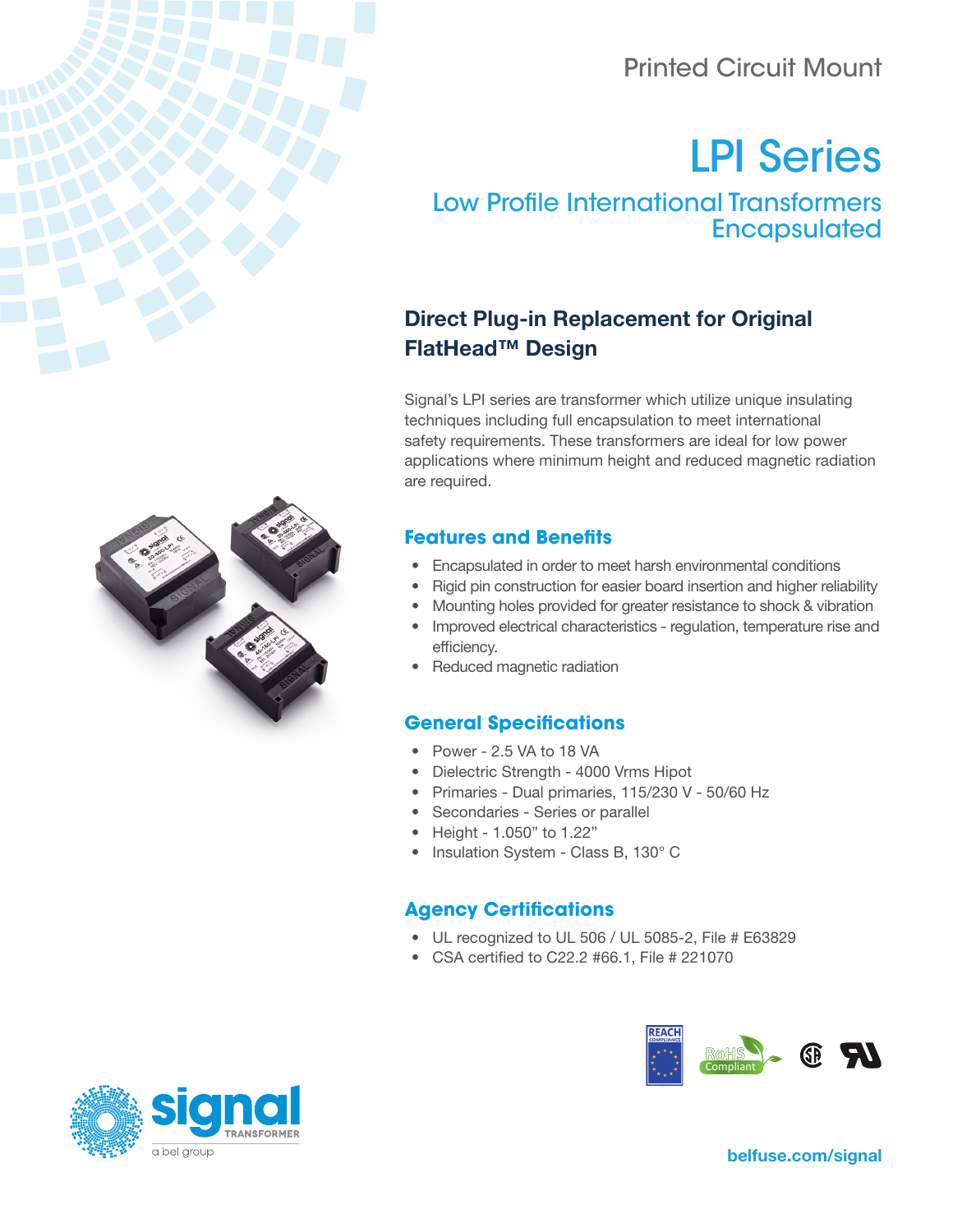# LPI Series Datasheet

## **Part Number Selection**

| Part          | <b>VA</b>      | <b>Secondary RMS Rating</b> |                  |  |              |  |
|---------------|----------------|-----------------------------|------------------|--|--------------|--|
| <b>Number</b> | <b>Size</b>    | <b>Series</b>               | <b>Parallel</b>  |  | <b>Numb</b>  |  |
| 10-250-LPI    | 2.5            | 10 VCT @ 250 mA             | 5 V @ 500 mA     |  | $30 - 300 -$ |  |
| 12-200-LPI    | 2.5            | 12.6 VCT @ 200 mA           | 6.3 V @ 400 mA   |  | 34-265-      |  |
| 16-150-LPI    | 2.5            | 16 VCT @ 150 mA             | 8 V @ 300 mA     |  | 40-225-      |  |
| 20-125-LPI    | 2.5            | 20 VCT @ 125 mA             | 10 V @ 250 mA    |  | $56 - 160 -$ |  |
| 24-100-LPI    | 2.5            | 24 VCT @ 100 mA             | 12 V @ 200 mA    |  | $230 - 40 -$ |  |
| 30-85-LPI     | 2.5            | 30 VCT @ 85 mA              | 15 V @ 170 mA    |  | 10-1200      |  |
| 34-75-LPI     | 2.5            | 34 VCT @ 75 mA              | 17 V @ 150 mA    |  | $12 - 900 -$ |  |
| 40-60-LPI     | 2.5            | 40 VCT @ 60 mA              | 20 V @ 120 mA    |  | $16 - 700 -$ |  |
| 56-45-LPI     | 2.5            | 56 VCT @ 45 mA              | 28 V @ 90 mA     |  | 20-600-      |  |
| 230-10-LPI    | 2.5            | 230 VCT @ 10 mA             | 115 V @ 20 mA    |  | 24-500-      |  |
| 10-600-LPI    | 6              | 10 VCT @ 600 mA             | 5 V @ 1.2 A      |  | $30 - 400 -$ |  |
| 12-450-LPI    | 6              | 12.6 VCT @ 450 mA           | 6.3 V @ 900 mA   |  | 34-340-      |  |
| 16-350-LPI    | 6              | 16 VCT @ 350 mA             | 8 V @ 700 mA     |  | 40-300-      |  |
| 20-300-LPI    | 6              | 20 VCT @ 300 mA             | 10 V @ 600 mA    |  | $56 - 200 -$ |  |
| 24-250-LPI    | 6              | 24 VCT @ 250 mA             | 12 V @ 500 mA    |  | 230-50-      |  |
| 30-200-LPI    | 6              | 30 VCT @ 200 mA             | 15 V @ 400 mA    |  | 10-1800      |  |
| 34-170-LPI    | 6              | 34 VCT @ 170 mA             | 17 V @ 340 mA    |  | 12-1500      |  |
| 40-150-LPI    | 6              | 40 VCT @ 150 mA             | 20 V @ 300 mA    |  | 16-1100      |  |
| 56-100-LPI    | 6              | 56 VCT @ 100 mA             | 28 V @ 200 mA    |  | 20-900-      |  |
| 230-25-LPI    | 6              | 230 VCT @ 25 mA             | 115 V @ 50 mA    |  | $24 - 750 -$ |  |
| 10-900-LPI    | 9              | 10 VCT @ 900 mA             | 5 V @ 1.8 A      |  | $30 - 600 -$ |  |
| 12-725-LPI    | 9              | 12.6 VCT @ 725 mA           | 6.3 V $@$ 1.45 A |  | $34 - 500 -$ |  |
| 16-560-LPI    | $\overline{9}$ | 16 VCT @ 560 mA             | 8V @ 1.12 A      |  | $40 - 450 -$ |  |
| 20-450-LPI    | 9              | 20 VCT @ 450 mA             | 10 V @ 900 mA    |  | 56-320-      |  |
| 24-375-LPI    | 9              | 24 VCT @ 375 mA             | 12 V @ 750 mA    |  | $230 - 75 -$ |  |
|               |                |                             |                  |  |              |  |

| Part          | VA          | <b>Secondary RMS Rating</b> |                 |  |  |  |  |
|---------------|-------------|-----------------------------|-----------------|--|--|--|--|
| <b>Number</b> | <b>Size</b> | <b>Series</b>               | <b>Parallel</b> |  |  |  |  |
| 30-300-LPI    | 9           | 30 VCT @ 300 mA             | 15 V @ 600 mA   |  |  |  |  |
| 34-265-LPI    | 9           | 34 VCT @ 265 mA             | 17 V @ 530 mA   |  |  |  |  |
| 40-225-LPI    | 9           | 40 VCT @ 225 mA             | 20 V @ 450 mA   |  |  |  |  |
| 56-160-LPI    | 9           | 56 VCT @ 160 mA             | 28 V @ 320 mA   |  |  |  |  |
| 230-40-LPI    | 9           | 230 VCT @ 40 mA             | 115 V @ 80 mA   |  |  |  |  |
| 10-1200-LPI   | 12          | 10 VCT @ 1.2 A              | 5 V @ 2.4 A     |  |  |  |  |
| 12-900-LPI    | 12          | 12.6 VCT @ 900 mA           | $6.3$ V @ 1.8 A |  |  |  |  |
| 16-700-LPI    | 12          | 16 VCT @ 700 mA             | 8 V @ 1.4 A     |  |  |  |  |
| 20-600-LPI    | 12          | 20 VCT @ 600 mA             | 10 V @ 1.2 A    |  |  |  |  |
| 24-500-LPI    | 12          | 24 VCT @ 500 mA             | 12 V @ 1 A      |  |  |  |  |
| 30-400-LPI    | 12          | 30 VCT @ 400 mA             | 15 V @ 800 mA   |  |  |  |  |
| 34-340-LPI    | 12          | 34 VCT @ 340 mA             | 17 V @ 680 mA   |  |  |  |  |
| 40-300-LPI    | 12          | 40 VCT @ 300 mA             | 20 V @ 600 mA   |  |  |  |  |
| 56-200-LPI    | 12          | 56 VCT @ 200 mA             | 28 V @ 400 mA   |  |  |  |  |
| 230-50-LPI    | 12          | 230 VCT @ 50 mA             | 115 V @ 100 mA  |  |  |  |  |
| 10-1800-LPI   | 18          | 10 VCT @ 1.8 A              | 5 V @ 3.6 A     |  |  |  |  |
| 12-1500-LPI   | 18          | 12.6 VCT @ 1.5 A            | 6.3 V @ 3 A     |  |  |  |  |
| 16-1100-LPI   | 18          | 16 VCT @ 1.1 A              | 8 V @ 2.2 A     |  |  |  |  |
| 20-900-LPI    | 18          | 20 VCT @ 900 mA             | 10 V @ 1.8 A    |  |  |  |  |
| 24-750-LPI    | 18          | 24 VCT @ 750 mA             | 12 V @ 1.5 A    |  |  |  |  |
| 30-600-LPI    | 18          | 30 VCT @ 600 mA             | 15 V @ 1.2 A    |  |  |  |  |
| 34-500-LPI    | 18          | 34 VCT @ 500 mA             | 17 V @ 1 A      |  |  |  |  |
| 40-450-LPI    | 18          | 40 VCT @ 450 mA             | 20 V @ 900 mA   |  |  |  |  |
| 56-320-LPI    | 18          | 56 VCT @ 320 mA             | 28 V @ 640 mA   |  |  |  |  |
| 230-75-LPI    | 18          | 230 VCT @ 75 mA             | 115 V @ 150 mA  |  |  |  |  |



#### Custom versions available upon request.

128 Atlantic Avenue, Lynbrook, NY 11563 Toll Free 866-239-5777 | Tel 516-239-5777 | Fax 516-239-7208 sales@signaltransformer.com | techhelp@signaltransformer.com

#### belfuse.com/signal